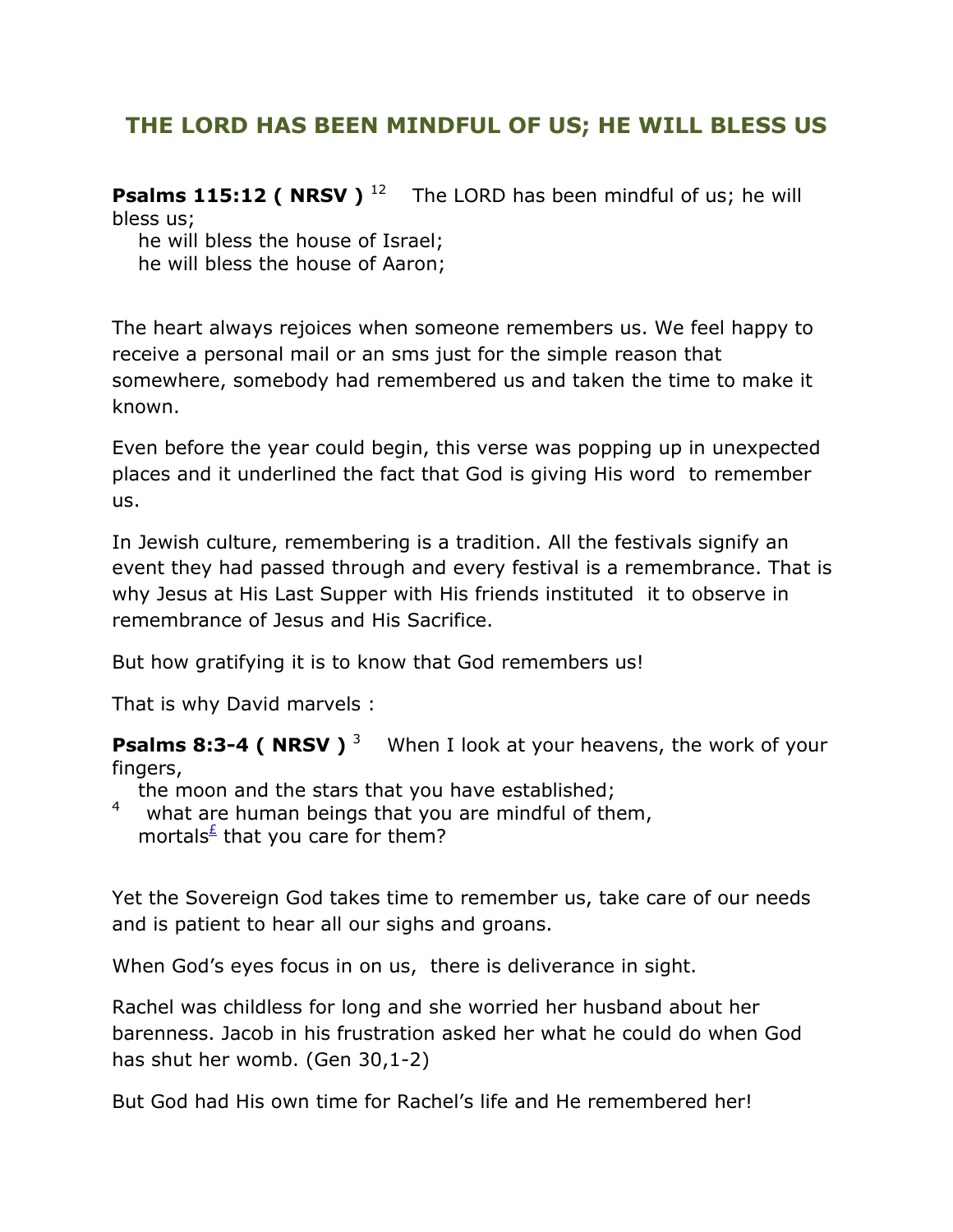**Genesis 30:22-24 ( NRSV )** <sup>22</sup>Then God remembered Rachel, and God heeded her and opened her womb. <sup>23</sup>She conceived and bore a son, and said, "God has taken away my reproach"; <sup>24</sup>and she named him Joseph,  $\frac{1}{2}$ saying, "May the LORD add to me another son!"

It is the same in the case of Hannah. She had been barren for long but when God remembered her, she conceived.

1 Samuel 1:19-20 (NRSV) <sup>....</sup> the LORD remembered her. <sup>20</sup>In due time Hannah conceived and bore a son. She named him Samuel, for she said, "I have asked him of the LORD."

When the Lord promises to remember us, a blessing blocked will be released. Not only will we have personal blessings, when God remembers us, there will be national blessings as well.

In the case of Sodom and Gomorroh, God told Abraham that He intends to destroy the sinful cities. And Abraham pleads for God's grace on the town because of his nephew Lot who lives there. (Gen 18 : 22-33)

The destruction starts in both the cities, and God in His mercy sends His angels to pull Lot out of that burning town. God did this not because of Lot but because of His friendship with Abraham. It was for the sake of Abraham Lot was saved.

**Genesis 19:29 ( NRSV )** <sup>29</sup>So it was that, when God destroyed the cities of the Plain, God remembered Abraham, and sent Lot out of the midst of the overthrow, when he overthrew the cities in which Lot had settled.

When God's favour and remembrance is upon our lives, God will surely deliver those who are bound in darkness.

Because God remembered the cry of a nation, He chooses a deliverer for them. Moses!

**Exodus 2:24-25 ( NRSV )** <sup>24</sup>God heard their groaning, and God remembered his covenant with Abraham, Isaac, and Jacob. <sup>25</sup>God looked upon the Israelites, and God took notice of them.